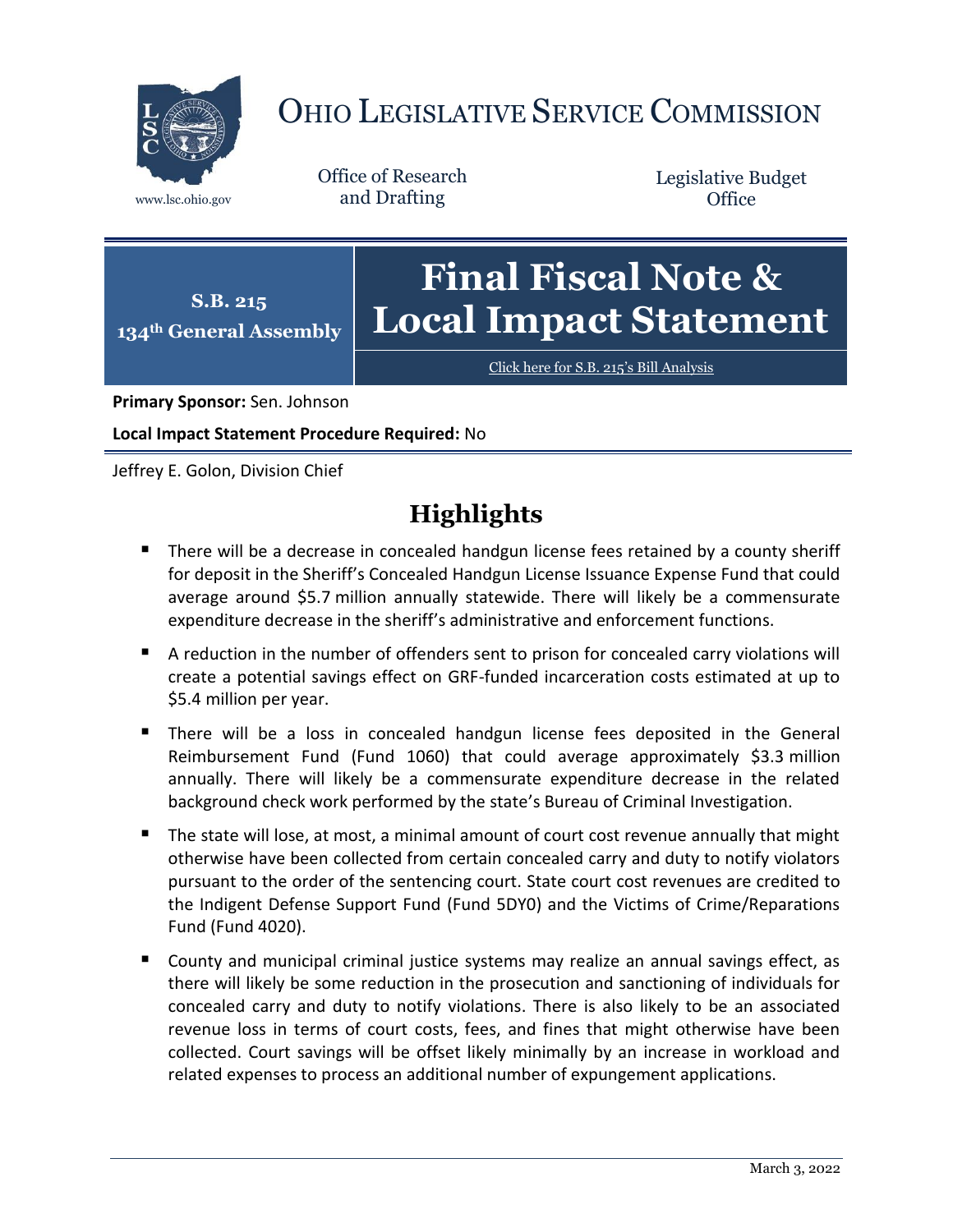### **Detailed Analysis**

The bill:

- **Provides that a person who is a "qualifying adult" is not required to obtain a concealed** handgun license in order to carry a concealed handgun that is not a "restricted firearm."
- Eliminates the requirement that a concealed handgun licensee carry a concealed handgun license in order to carry a concealed handgun.
- Modifies the requirements that a concealed handgun licensee or active duty military member, when stopped for law enforcement purposes, inform a law enforcement officer that the person is carrying a handgun, modifies the associated criminal penalties for failure to follow the notification requirement, and permits expungement of failure to comply with the notification requirements.

#### **Concealed carry violations**

Because of the bill, there will be fewer concealed carry violations that, under current law, may lead to arrest, prosecution, and sanctioning, including a possible prison term. Depending upon the circumstances of the violation, the conduct can be classified as either a misdemeanor or a felony. It is also possible that there will be a significant reduction in new and renewed concealed handgun licenses issued, as a person will no longer be required to obtain a concealed handgun license.

#### **Department of Rehabilitation and Correction**

The state may realize some savings in GRF-funded incarceration costs, because of a reduction in offenders sentenced to prison for felony concealed carry violations. According to commitment data from the Department of Rehabilitation and Correction (DRC), over the ten-year period between calendar years (CYs) 2011 through 2020, on average, about 152 persons per year were incarcerated for carrying a concealed weapon as their primary committing offense. The Department's most recent time-served data (for CY 2016) also indicates that these offenders served, on average, approximately one year. The annual cost savings of not incarcerating those offenders is estimated at up to \$5.4 million (152 x \$35,405 average cost per inmate FY 2021). For context, DRC reported \$1.8 billion in GRF expenditures for FY 2021.

As DRC's prison system houses approximately 43,000 offenders and operates at around 110% of its total designed bed capacity, any savings will likely be reallocated to finance ongoing institutional programming, security, and maintenance needs.

#### **County and municipal criminal justice systems**

There will be a savings effect created for county and municipal criminal justice systems because of having fewer persons to arrest, prosecute, and sanction for concealed carry violations. There will also be a related loss in court costs, fees, and fines that might otherwise have been collected from persons convicted of a concealed carry violation. The amount of the expenditure savings and related revenue loss for any given local jurisdiction is not readily quantifiable, but it is probably safe to say that the expenditure savings will be considerably larger than the revenue loss.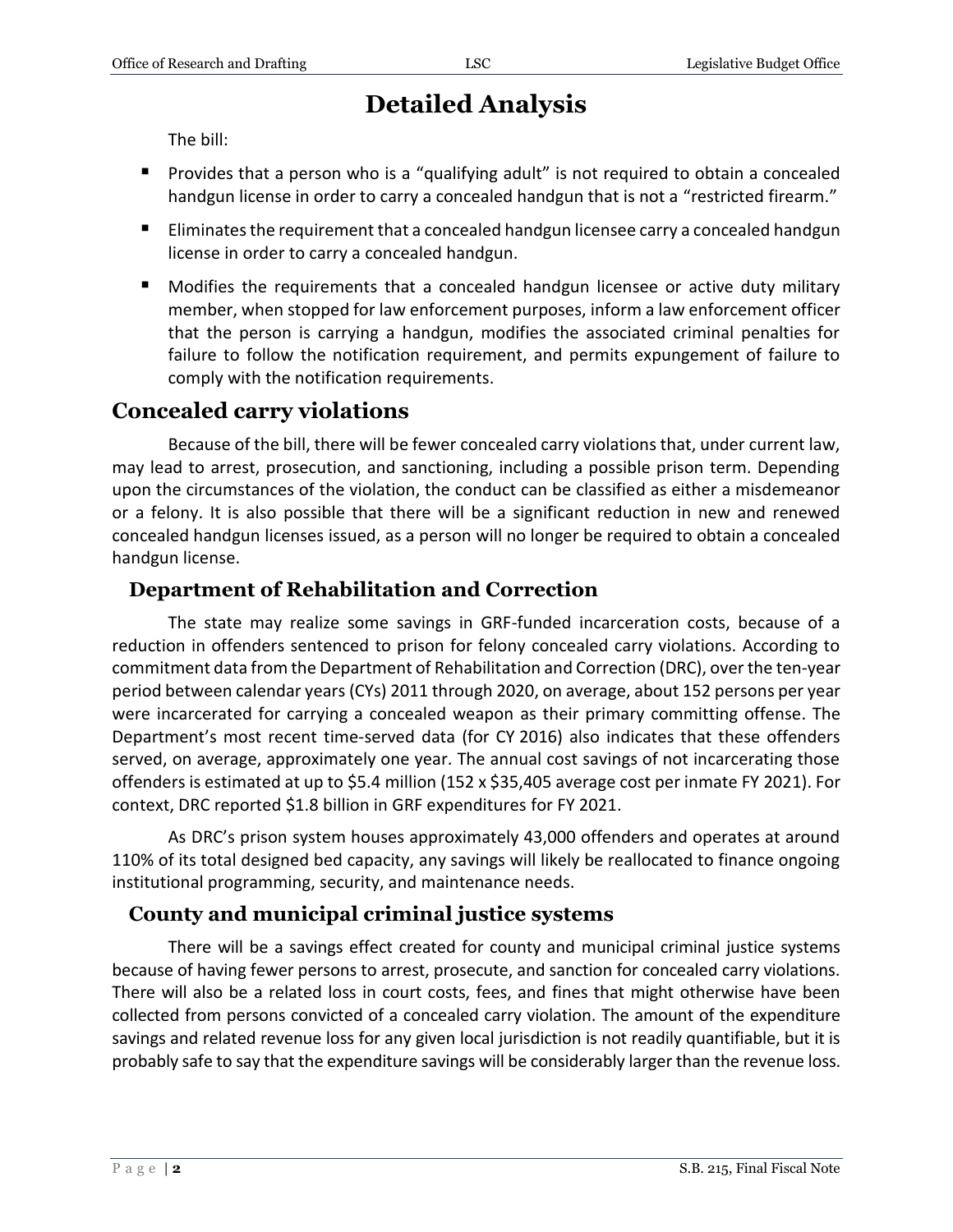#### **State court cost revenue**

The state will lose, at most, a minimal amount of court cost revenue annually that might otherwise have been collected from certain concealed carry violators pursuant to the order of the sentencing court. These court cost revenues, if collected, are then forwarded for deposit in the state treasury to the credit of the Indigent Defense Support Fund (Fund 5DY0) and the Victims of Crime/Reparations Fund (Fund 4020).<sup>1</sup>

#### **Concealed handgun license**

The bill provides that a person who is a "qualifying adult"<sup>2</sup> is not required to obtain a concealed handgun license in order to carry a concealed handgun that is not a "restricted firearm." As a result, there will be a reduction, potentially significant, in the number of persons applying for a new or a renewal of a concealed handgun license, as the enactment of the bill practically means that there is no requirement that a person obtain such a license.

Under current law, the cost of a concealed handgun license is as follows: new (\$67/\$91) and renewal (\$50/\$74).<sup>3</sup> A license is valid for five years. The county sheriff collects the fees as part of their duties and responsibilities to administer and enforce the state's concealed carry laws. The sheriff retains a portion of the fee for crediting to the Sheriff's Concealed Handgun License Issuance Expense Fund.<sup>4, 5</sup> The remainder is credited to the General Reimbursement Fund (Fund 1060), which the Attorney General uses, in part, to fund the cost of background checks performed by the Bureau of Criminal Investigation (BCI), as well as any checks requested from the FBI.

Between CYs 2016 and 2020, on average, about 83,185 new and 68,855 renewal concealed handgun licenses were issued each year. Over this same period, the total amount of new and renewal license fees collected annually statewide was at least \$9.0 million, plus additional revenue collected from applicants that had resided in Ohio for less than five years. From this amount, county sheriffs statewide retained on average around \$5.7 million annually. The remainder, approximately \$3.3 million annually, was credited to Fund 1060. How much of this annual revenue stream will be lost as a result of the bill is uncertain. Although not required under the bill, obtaining a concealed handgun license may still be a preference for some for

 $\overline{a}$ 

 $1$  The court is generally required to impose state court costs totaling \$29 for a misdemeanor and \$60 for a felony. The \$29 misdemeanor amount is divided as follows: \$20 to Fund 5DY0 and \$9 to Fund 4020. The \$60 felony amount is divided as follows: \$30 to Fund 5DY0 and \$30 to Fund 4020.

 $2$  The bill defines "qualifying adult" as a person who is 21 years of age or older, is not legally prohibited from possessing or receiving a firearm under specified federal or state law, and satisfies specified criteria necessary to obtain a concealed handgun license.

<sup>3</sup> Applicants residing in Ohio for five years or more pay a fee of \$67 for a new license or \$50 for a renewal license. Applicants residing in Ohio for less than five years pay an additional fee, set by the county sheriff locally, for the cost of a required FBI background check (R.C. 2923.125).

<sup>&</sup>lt;sup>4</sup> The sheriff retains \$40 of a new license fee and \$35 of the renewal license fee for crediting to the Sheriff's Concealed Handgun License Issuance Expense Fund.

<sup>&</sup>lt;sup>5</sup> Current law allows the sheriff to expend the fees for any costs incurred by the sheriff in connection with performing administrative duties related to the issuance of concealed handgun licenses, ammunition and firearms to be used by the sheriff and the sheriff's employees, and any costs incurred in constructing, maintaining, or renovating a shooting range to be used by the sheriff or the sheriff's employees.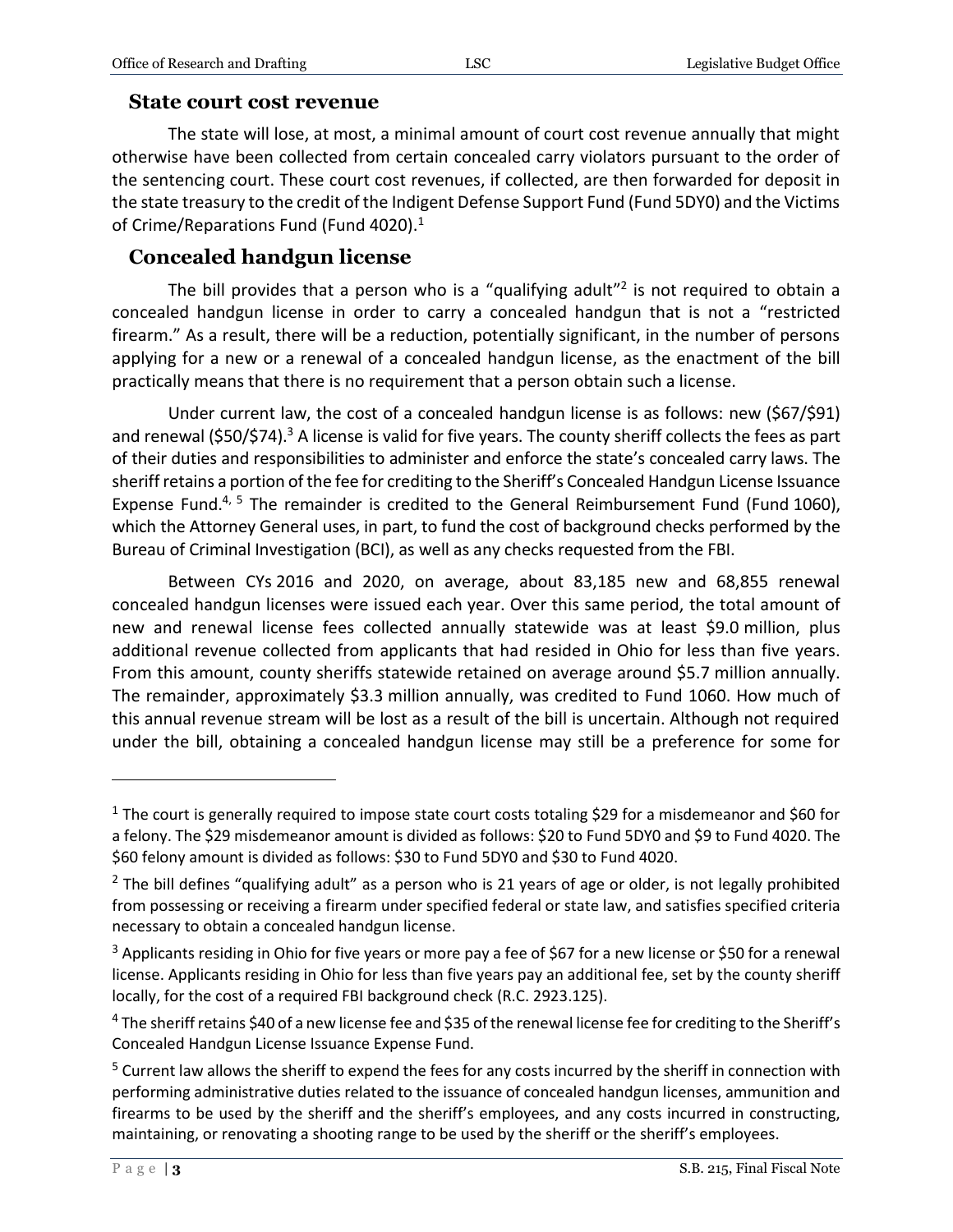purposes of reciprocity with other states. It is also likely that any revenue loss will be largely offset by an expenditure reduction, as county sheriffs and BCI will have fewer concealed carry-related tasks to perform.

#### **Duty to notify**

The bill modifies the requirement that a concealed handgun licensee or qualified military member has a duty to inform promptly any law enforcement officer who approaches the person after the person has been stopped that the person has been issued a concealed handgun license and that the person is then carrying a concealed handgun by:

- Requiring the licensee to notify the law enforcement officer before or at the time the officer asks if the person is carrying a concealed handgun rather than requiring the licensee to promptly notify as under current law;
- **Specifying that failure to notify is not a violation if the person fails to disclose a handgun** to a law enforcement officer during a stop in which the person already has notified another officer during the same stop; and
- Making a violation of the notification requirement a second degree misdemeanor.

Under current law, a violation of this requirement to notify is generally a first degree misdemeanor – punishable by not more than 180 days in jail, a fine of up to \$1,000, or both – and the appropriate county sheriff is required to suspend the person's concealed handgun license for one year. Under the bill, a violation is a second degree misdemeanor punishable by not more than 90 days in jail, a fine of up to \$750, or both, and the offender is not subject to license suspension.

From CYs 2015 through 2019, an average of 19 charges for failure to notify a law enforcement officer were filed annually with the Franklin County Municipal Court. This suggests that a corresponding statewide average could be fewer than 200 charges annually under current law – a number likely to decline under the bill. The number of incidents of violations of failure to notify a law enforcement officer as reported by law enforcement agencies to the Ohio Incident-Based Reporting System (OIBRS) was 97 in CY 2019 and 39 in CY 2020, further suggesting a relatively low number of offenses generally.<sup>6</sup>

The modification of the requirement to notify is likely to create a savings effect for county and municipal criminal justice systems because of having fewer persons to arrest, prosecute, and sanction (including license suspension) for concealed carry violations. There will also be a related loss or reduction in court costs, fees, and fines that might otherwise have been collected from persons convicted of a first degree misdemeanor concealed carry violation. The net annual fiscal effect of the expenditure savings and related revenue loss for any given local jurisdiction is likely to be minimal.

The state will lose, at most, a minimal amount of court cost revenue annually that might otherwise have been collected from certain concealed carry violators pursuant to the order of

 $\overline{a}$ 

<sup>&</sup>lt;sup>6</sup> These statistics are based upon information voluntarily reported to OIBRS by participating law enforcement agencies as of March 2, 2021, and may not reflect all violations statewide, since not all Ohio law enforcement agencies' data are available through OIBRS.